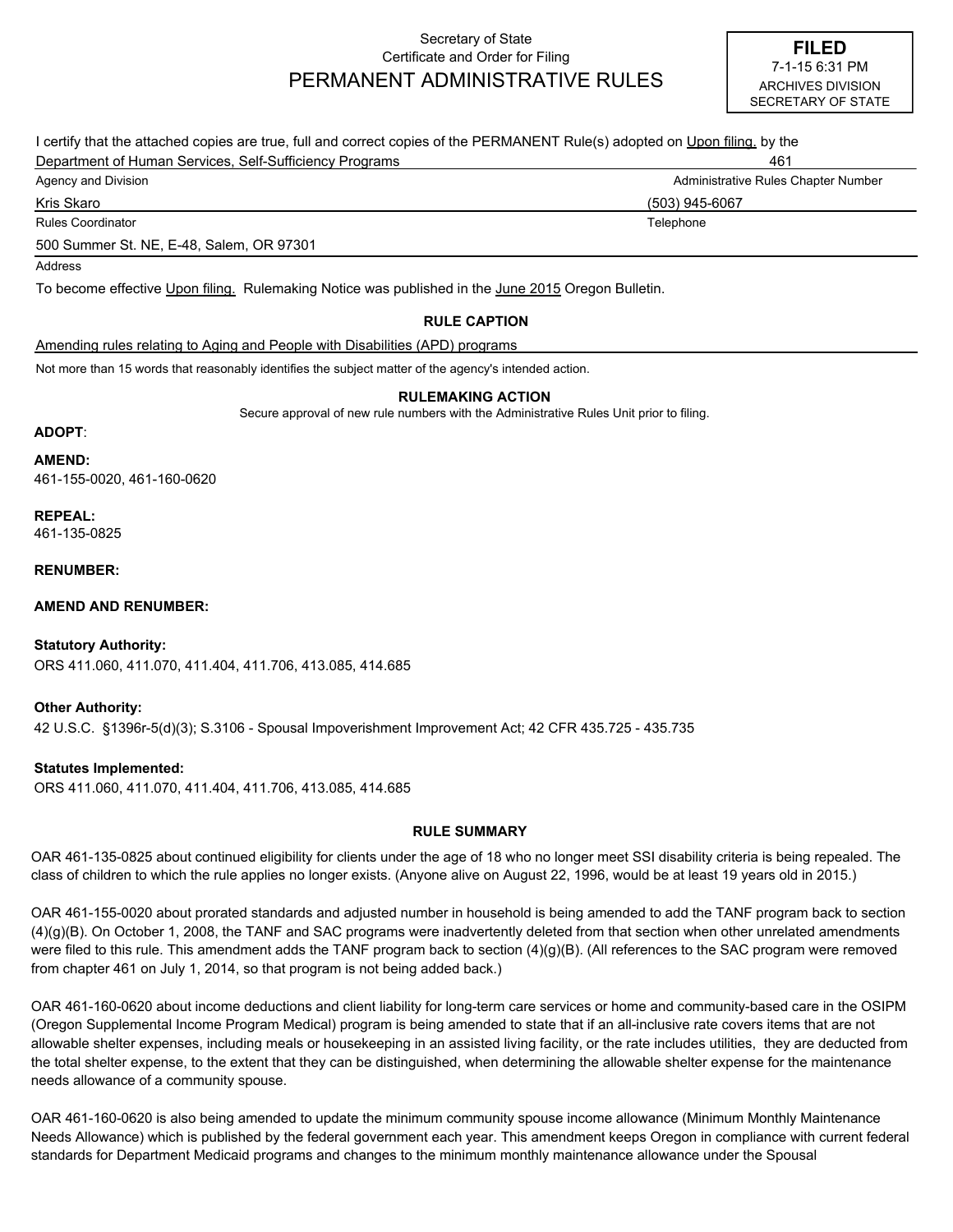Impoverishment laws.

In addition, non-substantive edits were made to: ensure consistent terminology throughout self-sufficiency program rules and policies; update statutory and rule references; correct formatting and punctuation; remove unnecessary language; and improve clarity and readability.

Kris Skaro kris.a.skaro@state.or.us

Rules Coordinator Name **Email Address**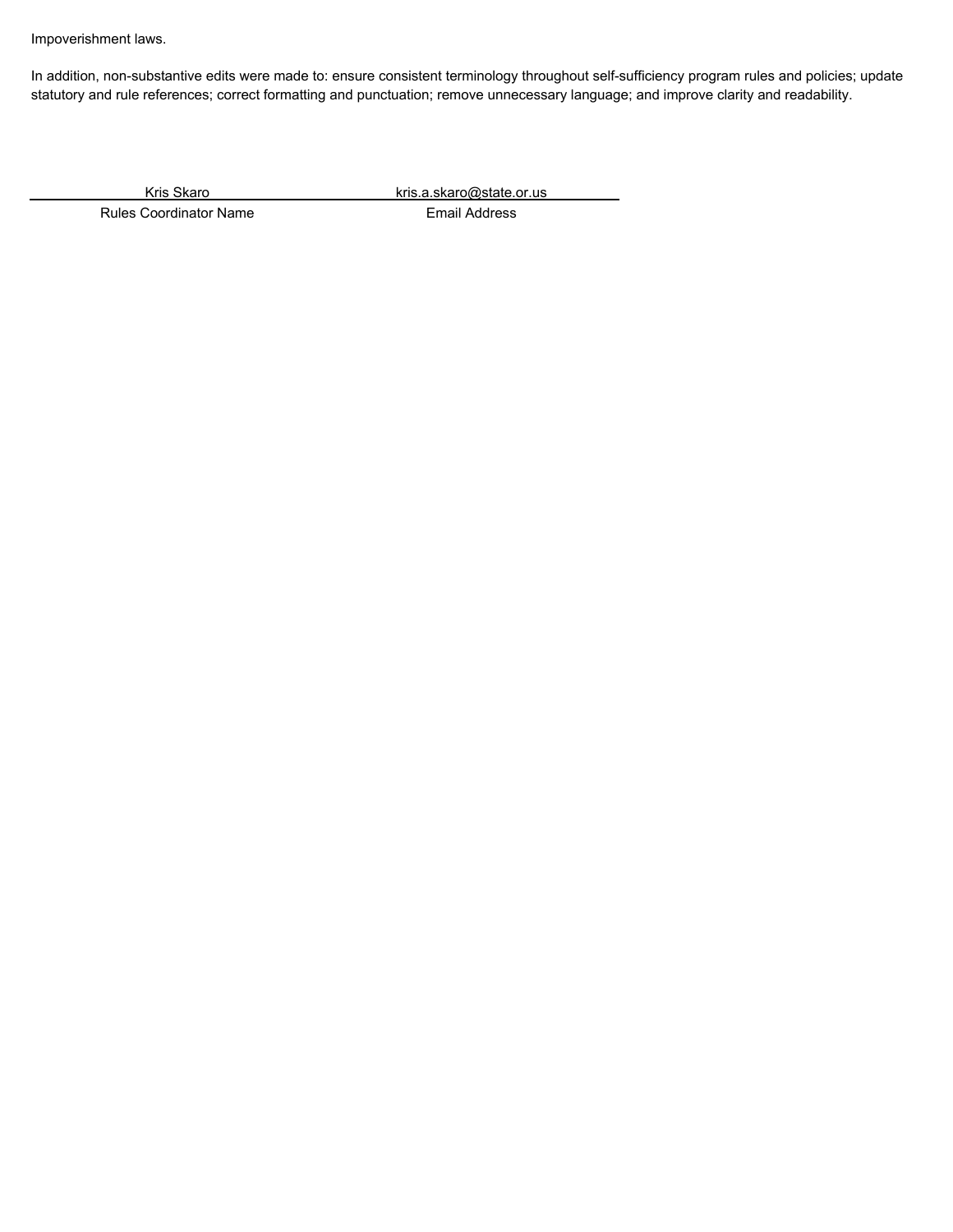461-135-0825 Eff. 12-1-99 Eff. 7-1-15 Continued eligibility for Clients Under the Age of 18 Who No Longer Meet SSI Disability Criteria; OSIPM

# THIS RULE IS REPEALED

A client under the age of 18 who met the SSI disability criteria on August 22, 1996, and was receiving or was eligible to receive SSI benefits on that date remains eligible for OSIPM as long as he or she continues to meet all other OSIPM eligibility criteria.

Stat. Auth.: ORS 411.060 Stats. Implemented: ORS 411.060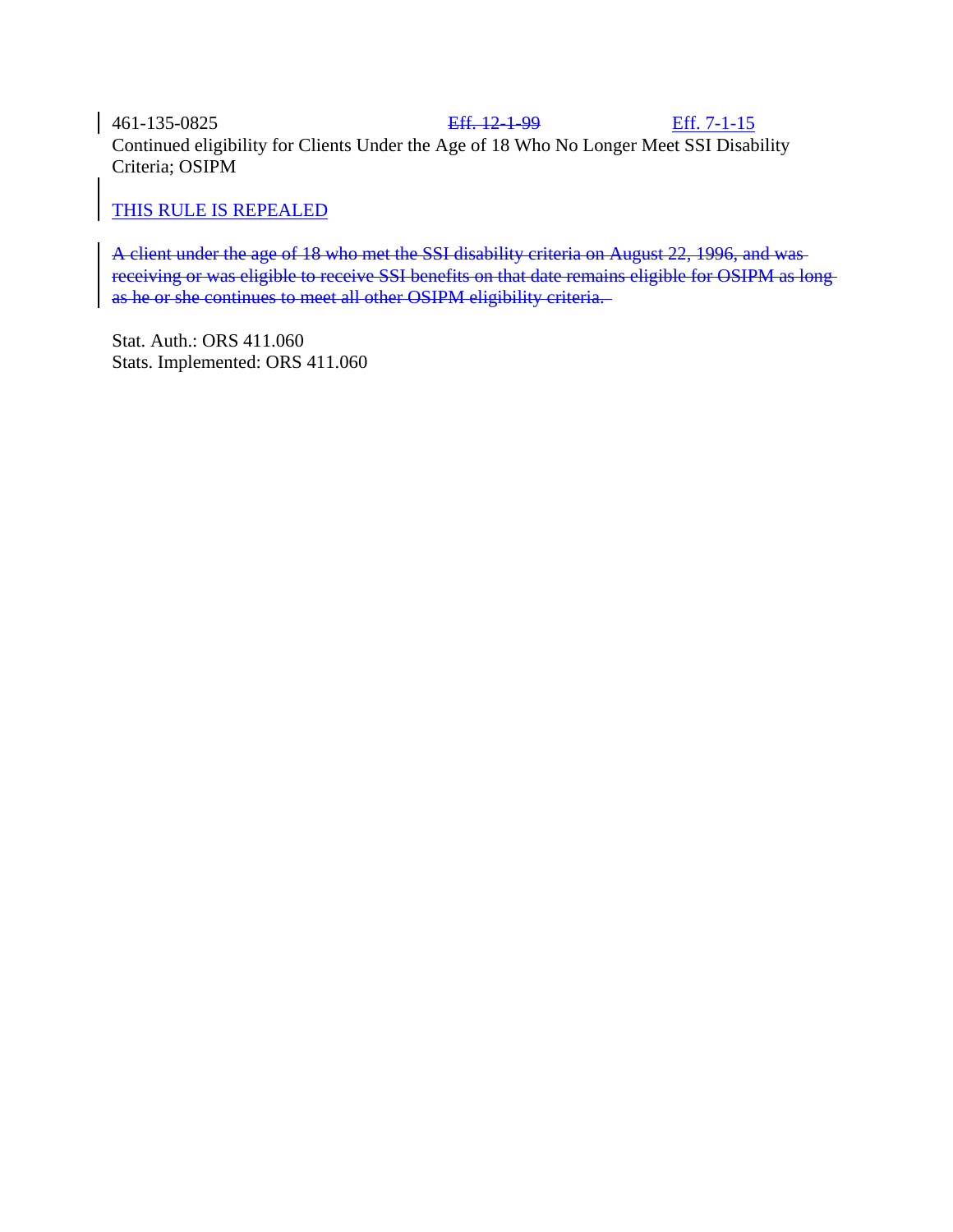- (1) Prorated standards are used only in the no-adult tables and the non-SSI OSIP and OSIPM table.
- (2) In the OSIP and OSIPM programs:
	- (a) Prorated standards only apply when an individual or a couple receives free food and shelter from others living in the household, and the individual or couple does not have an ownership interest or rental liability in the residence.
	- (b) Prorated standards are not applied to cases in which a client an individual receives services described in OAR chapter 411, division 015.
	- (c) Shelter-in-kind (see OAR 461-145-0470) may apply when prorated standards are not used.
- (3) In the TANF program, the no-adult tables are used when there are no adults in the TANF *need group* (see OAR 461-110-0630).
- (4) Prorated standards are based on the number of people in the *need group*, compared to the adjusted number in the *household group* (see OAR 461-110-0210). The adjusted number in the household is determined by taking the total number of individuals in the household, minus the following individuals unless they are included in the *need group*:
	- (a) Unborns.
	- (b) Clients Individuals receiving *long-term care* (see OAR 461-001-0000) or *home and community-based care* (see OAR 461-001-0030).
	- (c) Foster children.
	- (d) Children receiving adoption assistance.
	- (e) Live-in attendants who live with the *filing group* (see OAR 461-110-0310) solely to provide necessary medical or housekeeping services and are paid to provide these services.
	- (f) Landlords and tenants. A landlord-tenant relationship exists if one person pays another at *fair market value* (see OAR 461-001-0000) for housing and if--
		- (A) The *filing group* lives independently from the landlord or tenant;
		- (B) The *filing group* has and uses sleeping, bathroom, and kitchen facilities that are separate from the landlord or tenant; and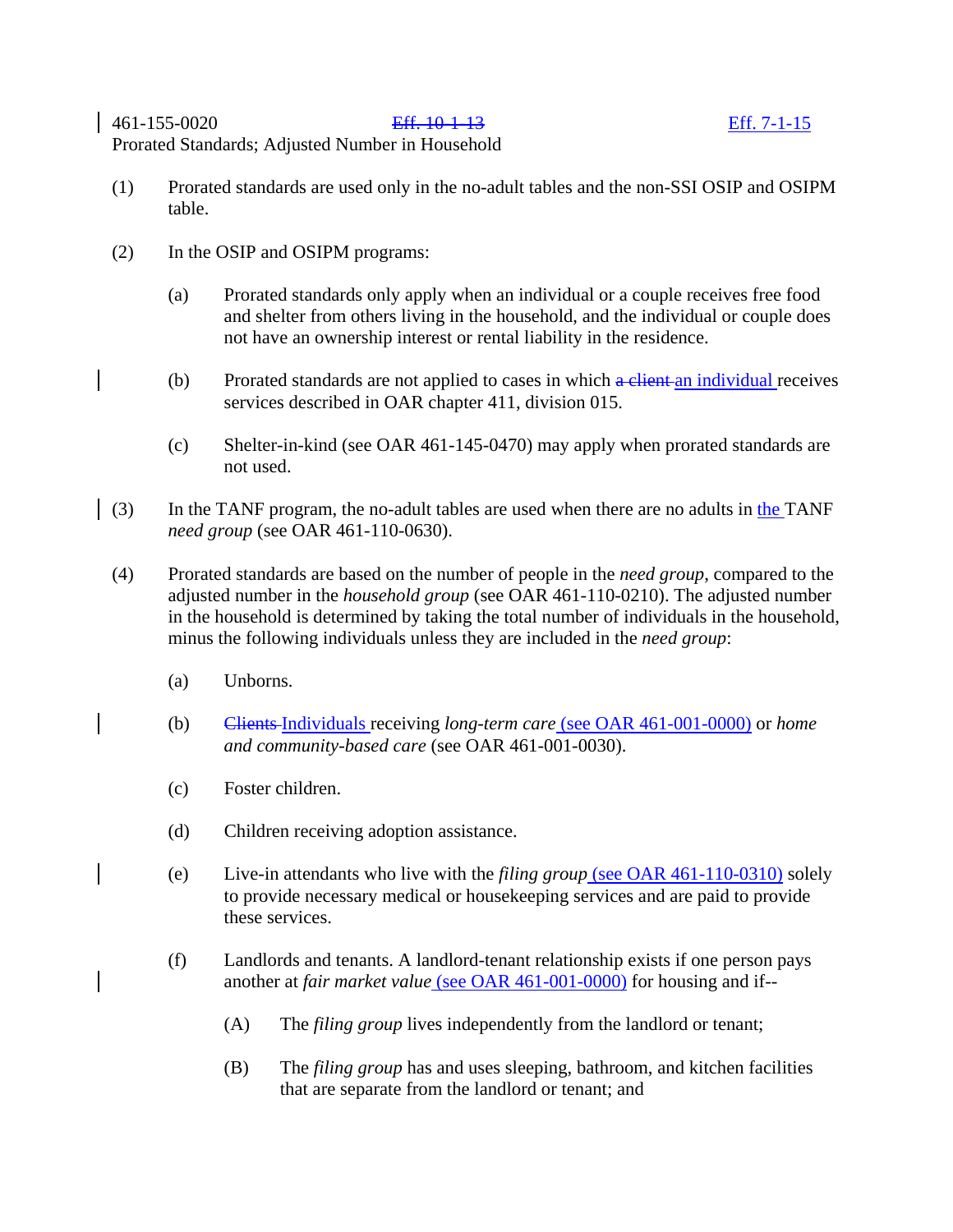- (C) If bathroom or kitchen facilities are shared, the housing must be a commercial establishment that provides either room, board, or both for *fair market value* compensation.
- (g) In the OSIP and OSIPM programs only:
	- (A) The biological and adoptive children of either *spouse* (see OAR 461-001- 0000).
	- (B) Recipients of EXT, GA, MAA, MAF, OHP, OCCS Medical Programs (see OAR 461-001-0000), OSIP, OSIPM, or QMB, or TANF.

Stat. Auth.: ORS 409.050, 411.060, 411.070, 411.402, 411.404, 411.706, 412.049, 413.085, 414.042, 414.685

Stats. Implemented: ORS 409.010, 409.050, 411.060, 411.070, 411.402, 411.404, 411.706, 412.049, 413.085 414.042, 414.685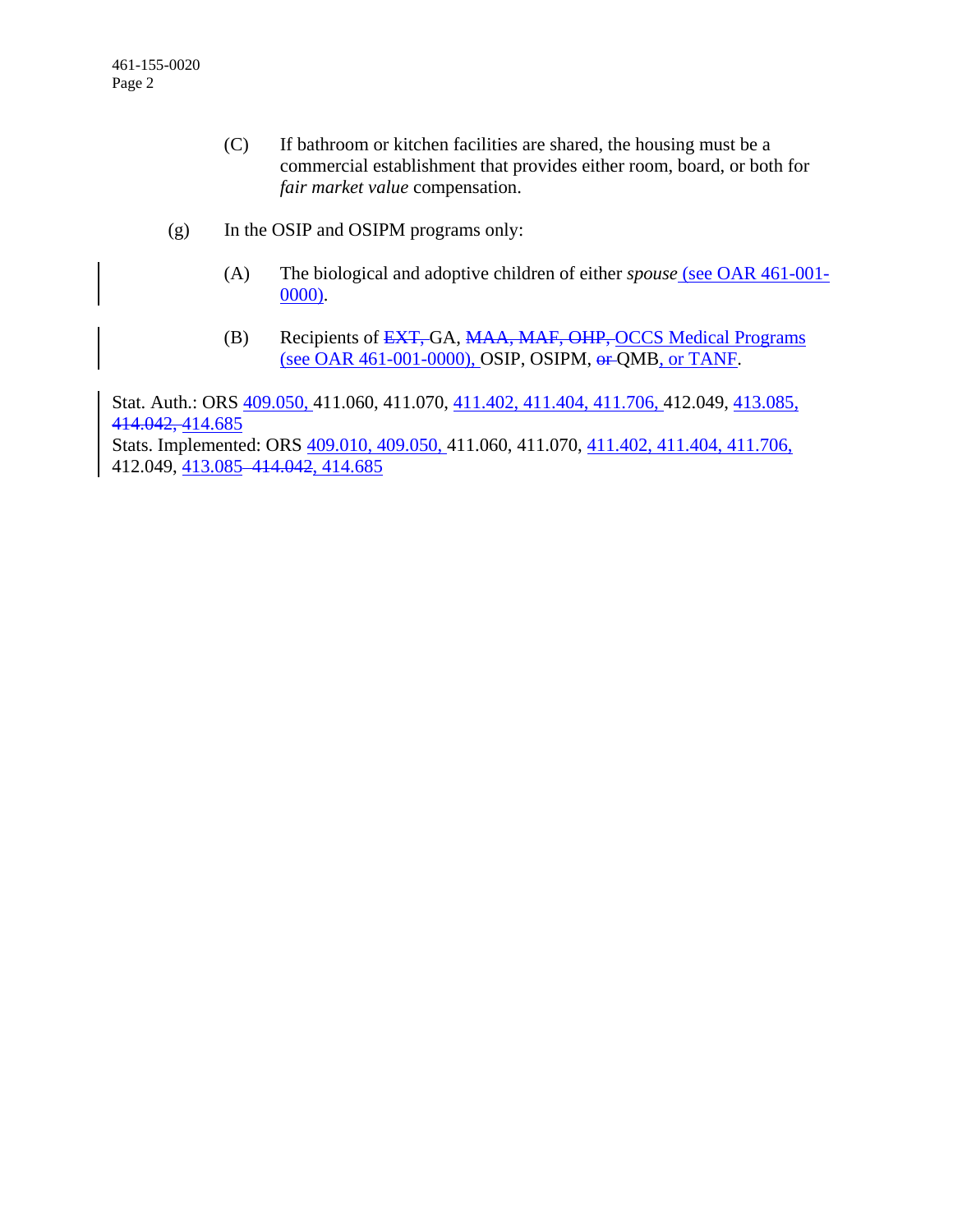461-160-0620 Eff. 1-1-15 Eff. 7-1-15 Income Deductions and Client Liability; Long-Term Care Services or Home and Community-Based Care; OSIPM

In the OSIPM program:

- (1) Deductions from income are made for an individual residing in or entering a long-term care facility or receiving *home and community-based care* (see OAR 461-001-0030) as explained in subsections  $(3)(a)$  to  $(3)(h)$  of this rule.
- (2) Except as provided otherwise in OAR 461-160-0610, the liability of the individual is determined according to subsection (3)(i) of this rule.
- (3) Deductions are made in the following order:
	- (a) One standard earned income deduction of \$65 is made from the earned income in the OSIPM-AD and OSIPM-OAA programs. The deduction is \$85 in the OSIPM-AB program.
	- (b) The deductions under the plan for self-support as allowed by OAR 461-145-0405.
	- (c) One of the following need standards:
		- (A) A \$60 personal needs allowance for an individual receiving long-term care services.
		- (B) A \$90 personal needs allowance for an individual receiving long-term care services who is eligible for VA benefits based on unreimbursed medical expenses. The \$90 allowance is allowed only when the VA benefit has been reduced to \$90.
		- (C) For an individual who receives *home and community-based care*:
			- (i) Except as provided in subparagraph (ii) of this paragraph, the OSIPM maintenance standard.
			- (ii) For an individual who receives in-home services, the OSIPM maintenance standard plus \$500.
	- (d) A *community spouse* (see OAR 461-001-0030) monthly income allowance is deducted from the income of the *institutionalized spouse* (see OAR 461-001- 0030) to the extent that the income is made available to or for the benefit of the *community spouse*, using the following calculation.
		- (A) Step 1--Determine the maintenance needs allowance.  $\frac{$1,967}{1,992}$  is added to the amount over \$590 \$598 that is needed to pay monthly shelter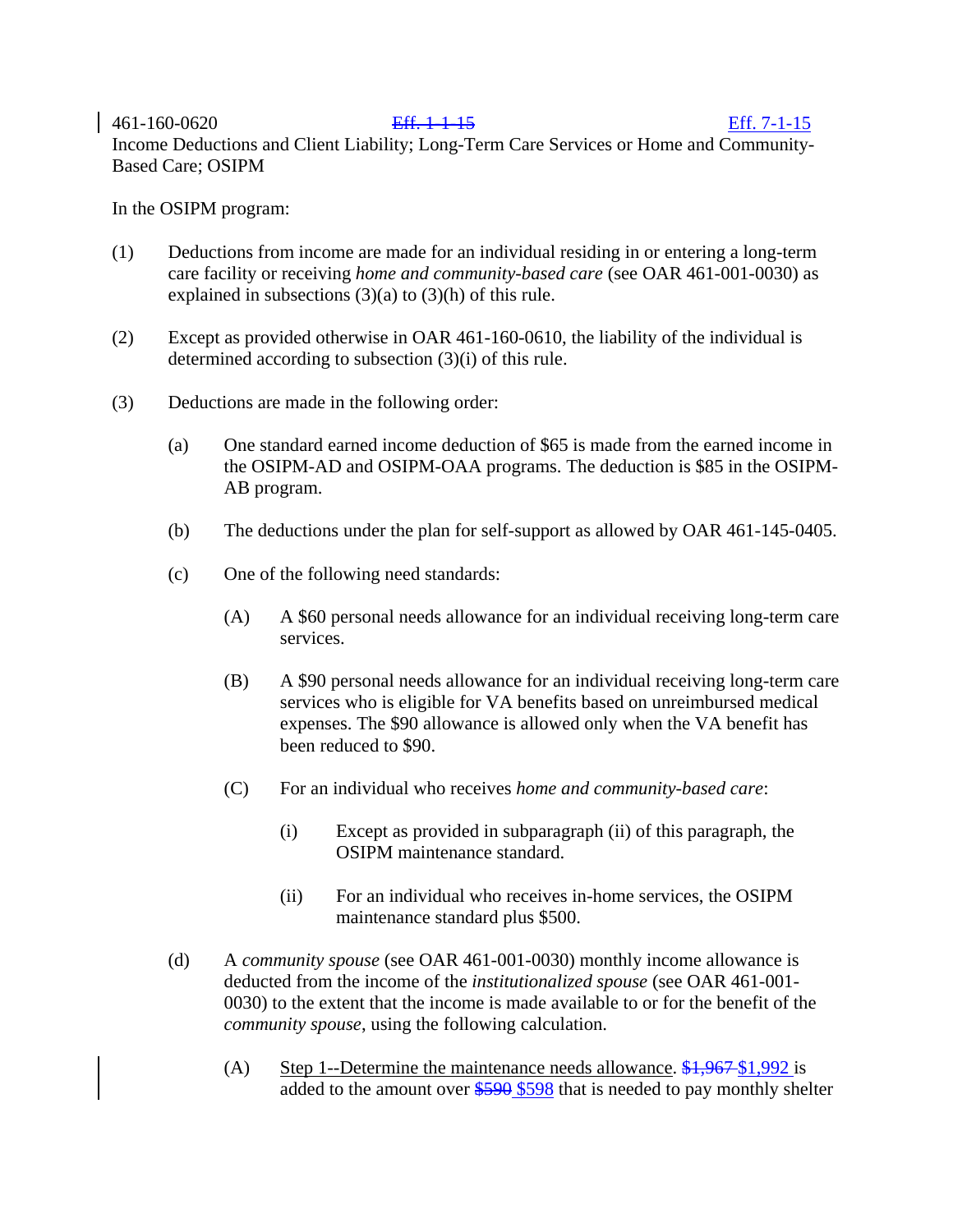expenses for the principal residence of the couple. This sum or \$2,980.50 whichever is less, is the maintenance needs allowance. For the purpose of this calculation, shelter expenses are the rent or home mortgage payment (principal and interest), taxes, insurance, required maintenance charges for a condominium or cooperative, and the full standard utility allowance for the SNAP program (see OAR 461-160-0420). If an all-inclusive rate covers items that are not allowable shelter expenses, including meals or housekeeping in an assisted living facility, or the rate includes utilities, to the extent they can be distinguished, these items must be deducted from the all-inclusive rate to determine allowable shelter expenses.

- (B) Step 2--Compare maintenance needs allowance with community spouse's countable income. The *countable* (see OAR 461-001-0000) income of the *community spouse* is subtracted from the maintenance needs allowance determined in step 1. The difference is the income allowance unless the allowance described in step 3 is greater.
- (C) Step 3--If a spousal support order or exceptional circumstances resulting in significant financial distress require a greater income allowance than that calculated in step 2, the greater amount is the allowance.
- (e) A dependent income allowance as follows:
	- (A) For a case with a *community spouse*, a deduction is permitted only if the monthly income of the eligible dependent is below  $$1,967$  \$1,992. To determine the income allowance of each eligible dependent:
		- (i) The monthly income of the eligible dependent is deducted from \$1,967 \$1,992.
		- (ii) One-third of the amount remaining after the subtraction in paragraph (A) of this subsection is the income allowance of the eligible dependent.
	- (B) For a case with no *community spouse*:
		- (i) The allowance is the TANF adjusted income standard for the individual and eligible dependents.
		- (ii) The TANF standard is not reduced by the income of the dependent.
- (f) Costs for maintaining a home if the individual meets the criteria in OAR 461-160- 0630.
- (g) Medical deductions allowed by OAR 461-160-0030 and 461-160-0055 are made for costs not covered under the state plan. This includes the public and private